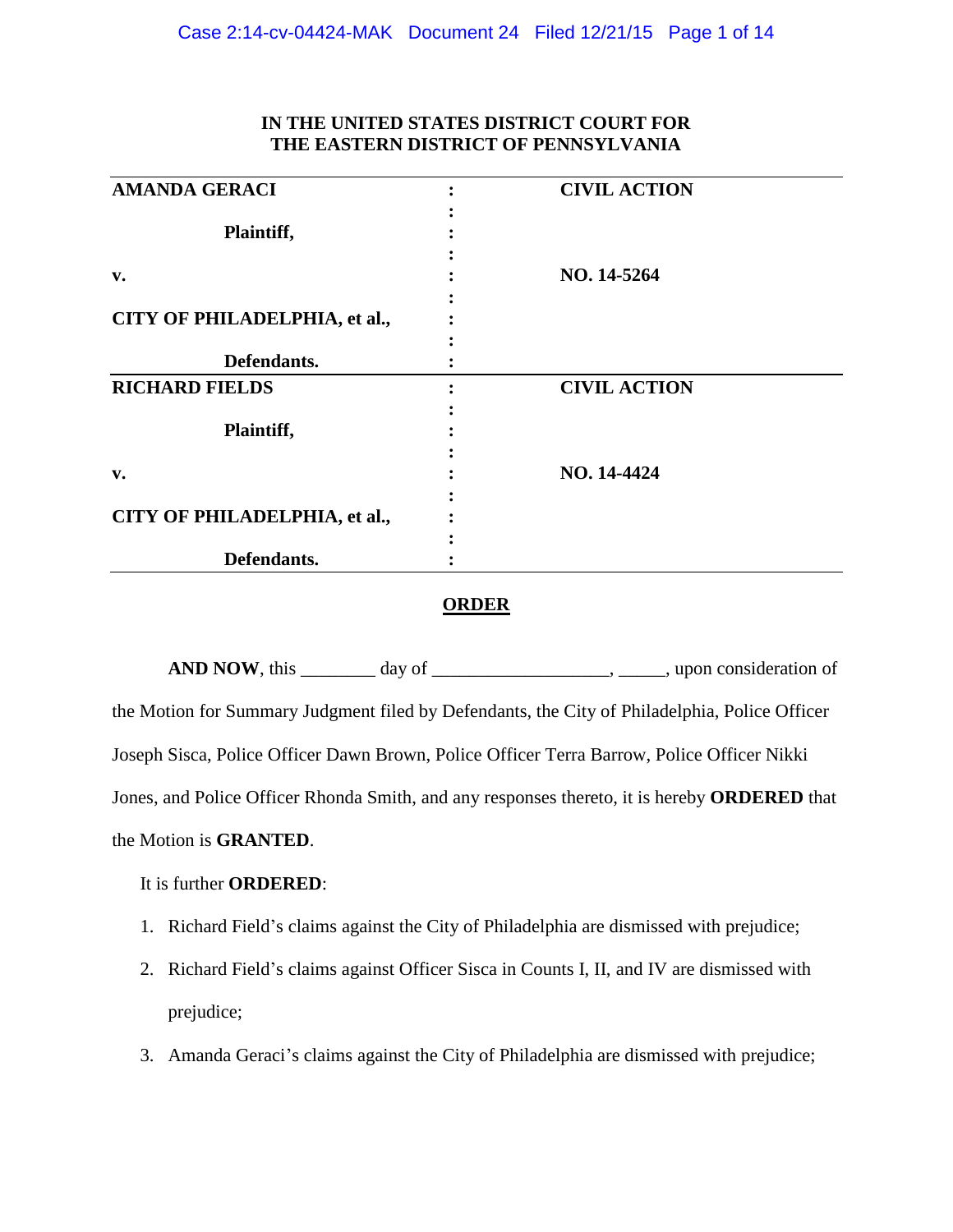- 4. Amanda Geraci's claims against Officers Barrow, Jones, and Smith are dismissed with prejudice; and
- 5. Amanda Geraci's claim against Officer Brown in Count I is dismissed with prejudice.

# **SO ORDERED:**

Mark Kearney, J.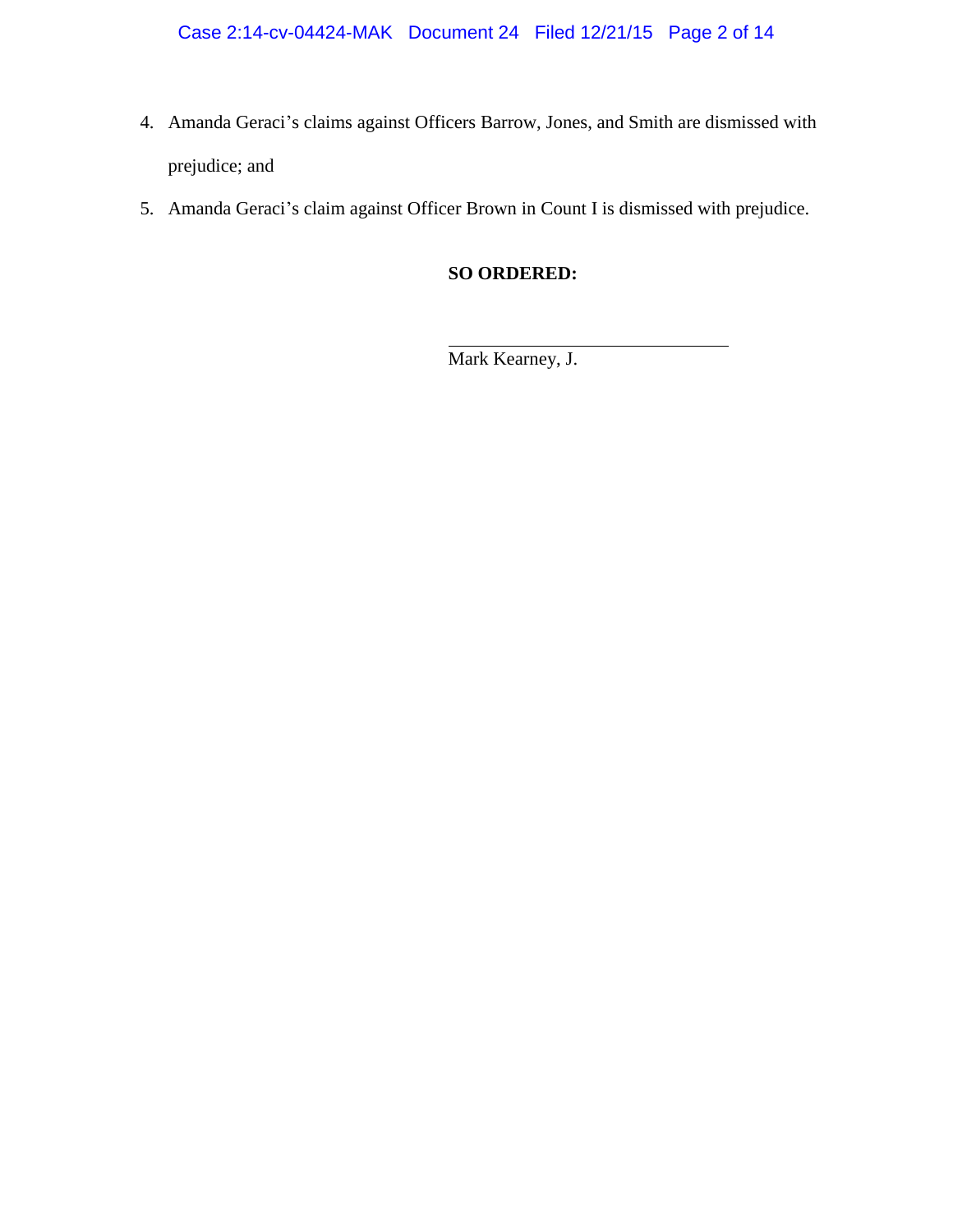| <b>AMANDA GERACI</b>          | <b>CIVIL ACTION</b>            |
|-------------------------------|--------------------------------|
|                               |                                |
| Plaintiff,                    |                                |
|                               |                                |
| v.                            | NO. 14-5264                    |
|                               |                                |
| CITY OF PHILADELPHIA, et al., | <b>Oral Argument Requested</b> |
|                               |                                |
| Defendants.                   |                                |
| <b>RICHARD FIELDS</b>         | <b>CIVIL ACTION</b>            |
|                               |                                |
| Plaintiff,                    |                                |
|                               |                                |
| v.                            | NO. 14-4424                    |
|                               |                                |
| CITY OF PHILADELPHIA, et al., | <b>Oral Argument Requested</b> |
|                               |                                |
| Defendants.                   |                                |

**MOTION FOR SUMMARY JUDGMENT** 

Pursuant to Federal Rule of Civil Procedure 56(c), Defendants, the City of Philadelphia, Police Officer Joseph Sisca, Police Officer Dawn Brown, Police Officer Terra Barrow, Police Officer Nikki Jones, and Police Officer Rhonda Smith hereby move this Honorable Court for an

Order granting summary judgment in their favor.

In support of this motion, the Defendants incorporate by reference and rely upon the

Memorandum of Law filed contemporaneously herewith.

Respectfully submitted,

/s/ John J. Coyle John J. Coyle Deputy City Solicitor City of Philadelphia Law Department 14<sup>th</sup> Floor, One Parkway Building 1515 Arch Street

DATED: December 21, 2015 Philadelphia, PA 19102-5397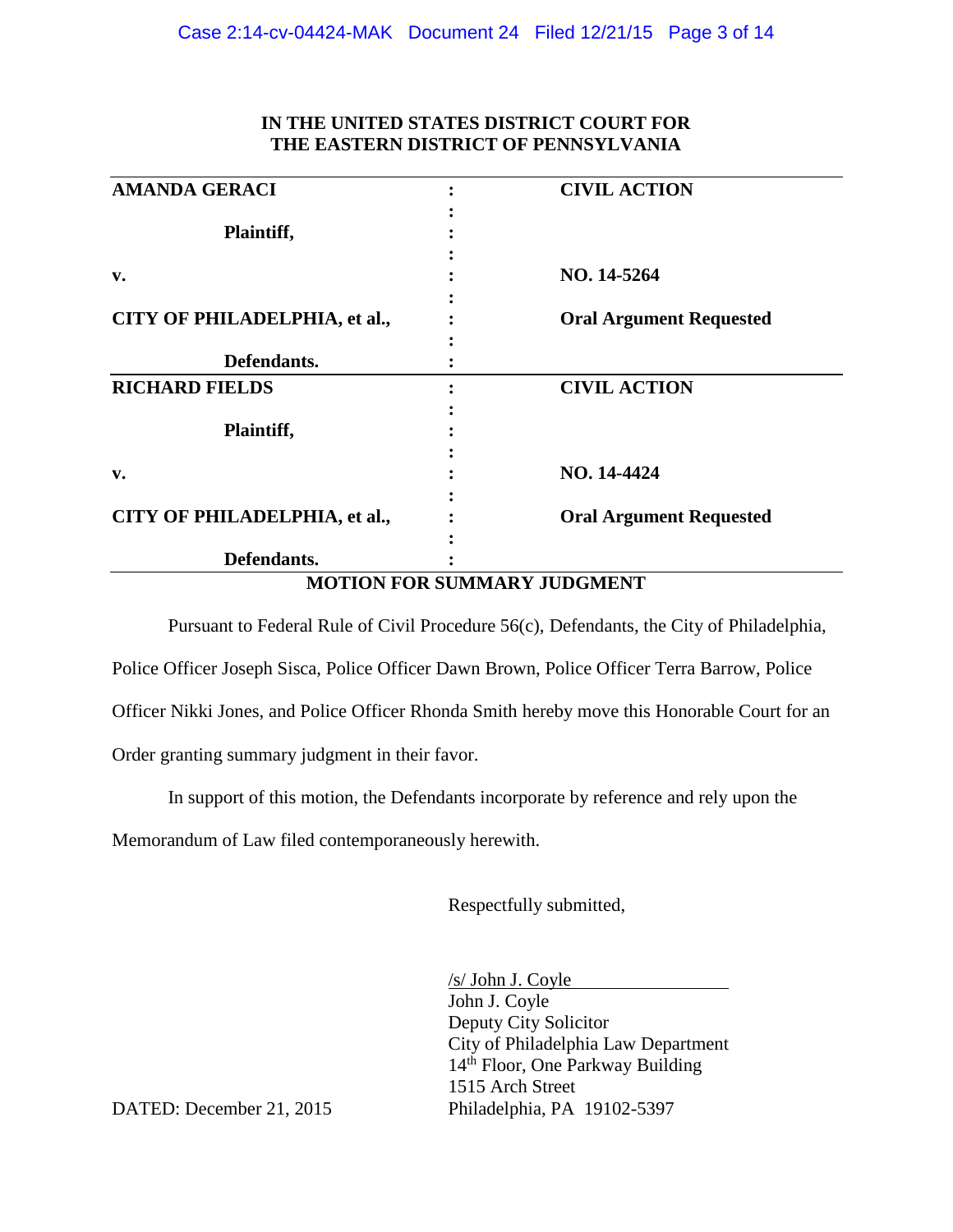| <b>AMANDA GERACI</b>          | <b>CIVIL ACTION</b>            |
|-------------------------------|--------------------------------|
|                               |                                |
| Plaintiff,                    |                                |
|                               |                                |
| v.                            | NO. 14-5264                    |
|                               |                                |
| CITY OF PHILADELPHIA, et al., | <b>Oral Argument Requested</b> |
|                               |                                |
| Defendants.                   |                                |
| <b>RICHARD FIELDS</b>         | <b>CIVIL ACTION</b>            |
|                               |                                |
| Plaintiff,                    |                                |
|                               |                                |
| v.                            | NO. 14-4424                    |
|                               |                                |
| CITY OF PHILADELPHIA, et al., | <b>Oral Argument Requested</b> |
|                               |                                |
| Defendants.                   |                                |

# **MEMORANDUM OF LAW IN SUPPORT OF THE MOTION FOR SUMMARY JUDGMENT**

Defendants, the City of Philadelphia ("the City"), Police Officer Joseph Sisca, Police Officer Dawn Brown, Police Officer Terra Barrow, Police Officer Nikki Jones, and Police Officer Rhonda Smith, by and through the undersigned counsel, hereby file this Memorandum of Law in support of their Motion for Summary Judgment pursuant to Rule 56(b) of the Federal Rules of Civil Procedure and Local Rule 7.1(c).

### **I. Factual and Procedural History**

The above captioned cases were consolidated for discovery and dispositive motion purposes by order of this Court on August 28, 2015. (ECF No. 20.) The Plaintiffs in these actions allege they were falsely arrested and maliciously prosecuted in retaliation for expressing their First Amendment right to video record or photograph police. Additionally, Plaintiffs present claims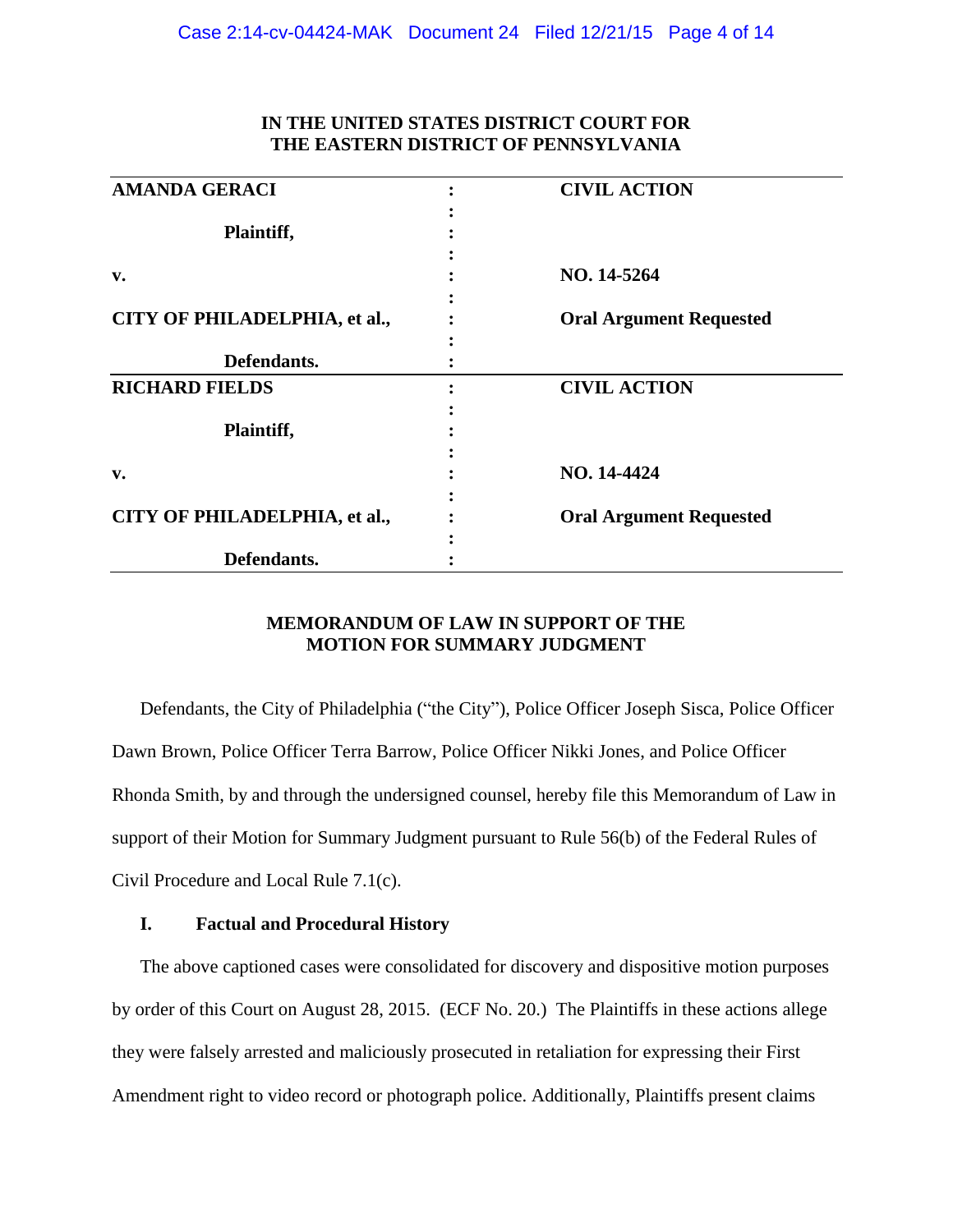#### Case 2:14-cv-04424-MAK Document 24 Filed 12/21/15 Page 5 of 14

against the City of Philadelphia under Monell alleging the retaliatory false arrests and prosecutions were the result of the City's policies and customs which allowed officers to falsely arrest individuals and retaliate against them for engaging in First Amendment protected activities. Discovery is complete and this matter is now ripe for dispositive motions.

### **II. Statement of Facts**

Defendants incorporate by reference the attached Statement of Undisputed Facts.

### **III. Legal Standard**

The court shall render summary judgment "if the pleadings, depositions, answers to interrogatories, and admissions on file, together with the affidavits, if any, show that there is no genuine issue as to any material fact and that the moving party is entitled to a judgment as a matter of law." Fed. R. Civ. P. 56(c). An issue is "genuine" only if there is a sufficient evidentiary basis on which a reasonable jury could find for the non-moving party. Anderson v. Liberty Lobby, Inc*.*, 477 U.S. 242, 249 (1986). A factual dispute is "material" only if it might affect the outcome of the suit under governing law. See id. All inferences must be drawn, and all doubts resolved in favor of the non-moving party. See United States v. Diebold, Inc., 369 U.S. 654, 655 (1962); Gans v. Mundy, 762 F.2d 338, 341 (3d Cir. 1985).

On motion for summary judgment, the moving party bears the initial burden of identifying these portions of the record that it believes demonstrate the absence of material fact disputes. See Celotex Corp. v. Catrett, 477 U.S. 317, 323 (1986). To defeat summary judgment, the non-moving party must respond with facts of record that contradict the facts identified by the moving party, and may not rest on mere denials. See id. at 321, n.3; First Natl. Bank of Pa. v. Lincoln Natl. Life Ins. Co., 824 F.2d 277, 282 (3d Cir. 1987).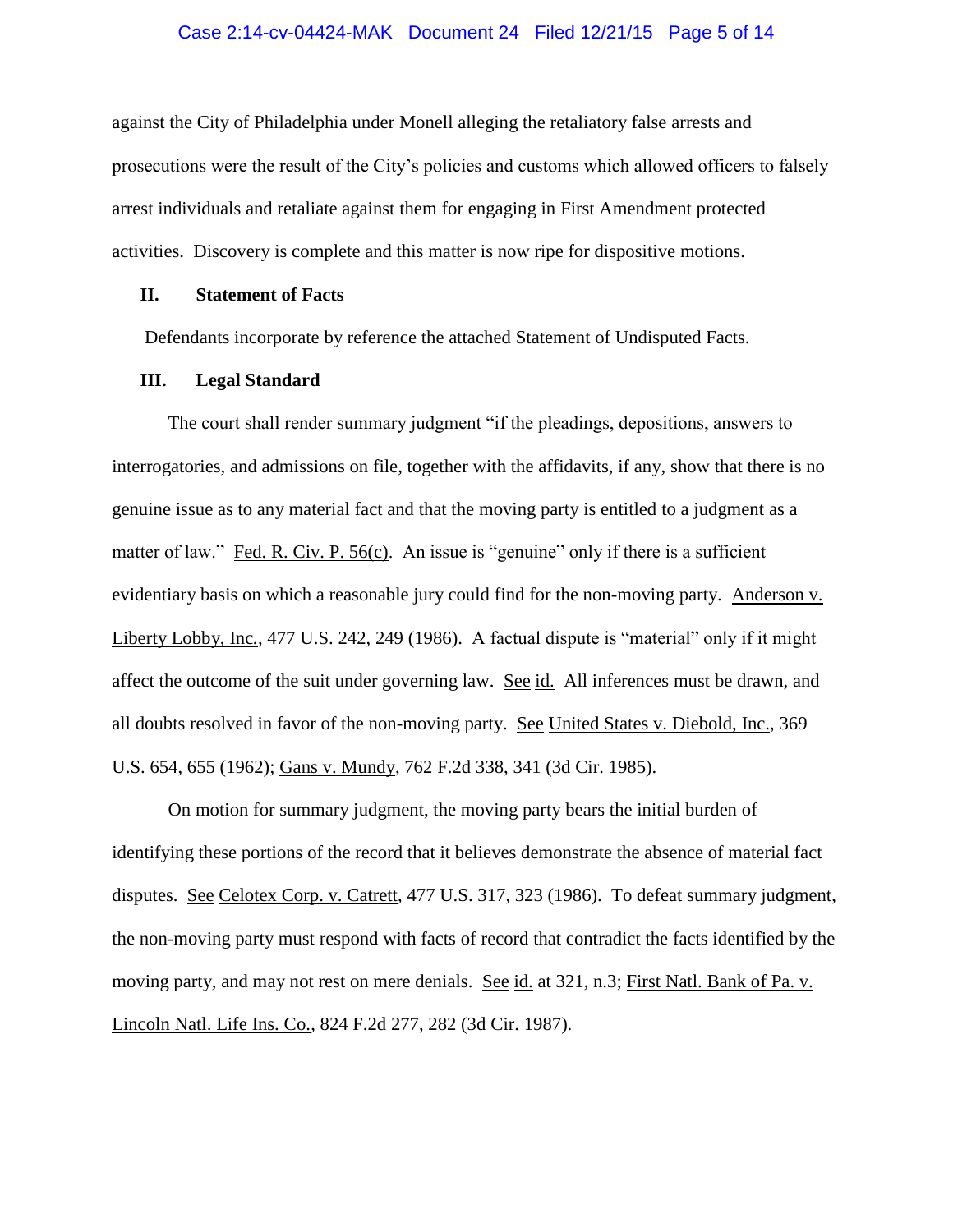#### Case 2:14-cv-04424-MAK Document 24 Filed 12/21/15 Page 6 of 14

In a case where the non-moving party is the plaintiff and therefore bears the burden of proof, the non-moving party must, by affidavits or by the depositions and admissions on file, "make a showing sufficient to establish the existence of [every] element essential to that party's case." Celotex, 477 U.S. at 322-24. The non-moving party must adduce more than a mere scintilla of evidence in its favor to defeat the moving party's summary judgment motion. See Williams v. Borough of West Chester, Pa., 891 F.2d 458, 460 (3d Cir. 1989). Although all justifiable inferences must be drawn in favor of the non-moving party, the "moving party is entitled to summary judgment where no reasonable resolution of conflicting evidence and inferences therefrom could result in a judgment for the non-moving party." Schwartz v. Hospital of Univ. of Pa., 1993 WL 153810 at \*2 (E.D. Pa. May 7, 1993). Furthermore, "[p]laintiff cannot "simply reassert factually unsupported allegations in its pleadings." Poles v. St. Joseph's Univ., 1995 WL 542246 at \*5 (E.D. Pa. Sept. 11, 1995) (citing Celotex, 477 U.S. at 325). "Plaintiff must present affirmative evidence in order to defeat this properly supported motion for judgment." Id.

### **IV. Argument**

## **A. POLICE OFFICERS SISCA, BROWN, BARROW, JONES, AND SMITH ARE ENTITLED TO QUALIFIED IMMUNITY ON COUNT I BECAUSE PLAINTIFFS' FIRST AMENDMENT RIGHTS WERE NOT CLEARLY ESTABLISHED.**

Qualified immunity shields government officials from liability for civil damages "insofar as their conduct does not violate clearly established statutory or constitutional rights of which a reasonable person would have known." Harlow v. Fitzgerald, 457 U.S. 800, 818 (1982). "Put another way, there must be sufficient precedent at the time of the action, factually similar to the plaintiff's allegations, to put [the] defendant on notice that his or her conduct is constitutionally prohibited." Clearly established precedent for purposes of qualified immunity has required a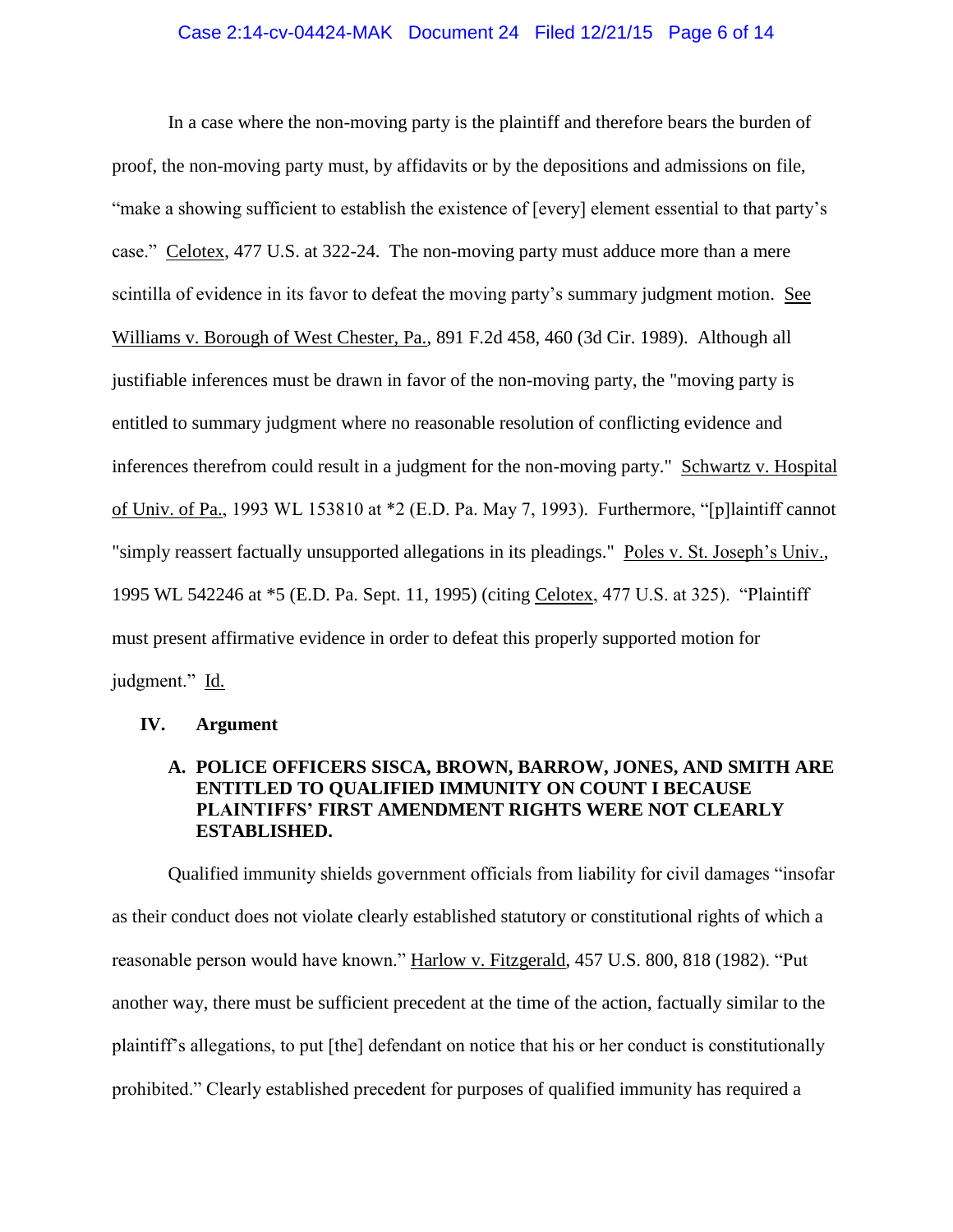#### Case 2:14-cv-04424-MAK Document 24 Filed 12/21/15 Page 7 of 14

showing that a "robust consensus of cases of persuasive authority" delineates the right "beyond debate." Ashcroft v. al-Kidd, 131 S. Ct. 2074, 2084 (2011) (quoting Wilson v. Layne, 526 U.S. 603, 617 (1999)) (internal quotation marks omitted). Courts may look to other circuits and Supreme Court case law in determining whether a right is clearly established. Hope v. Pelzer, 536 U.S. 730, 739 (2002).

Many federal courts have held that the right to record police has not been clearly established.<sup>1</sup> See, e.g., Montgomery v. Killingsworth, Civ. No.: 13-256, 2015 WL 289934 (E.D. Pa. Jan. 22, 2015) (Yohn, J.); Kelly v. Borough of Carlisle, 622 F.3d 248, 262 (3d Cir. 2010); Szymecki v. Houck, 353 F. App'x 852, 853 (4th Cir. 2009); ACLU of Illinois v. Alvarez, 679 F.3d 583, at fn. 10 (7th Cir. 2012) (acknowledging a circuit split); Adkins v. Guam Police Dep't, 2010 U.S. Dist. LEXIS 87353, at 28-36 (D. Guam Aug. 24, 2010); Banks v. Gallagher, 2010 U.S. Dist. LEXIS 55308, at 35-36 (M.D. Pa. Mar. 18, 2010); Matheny v. Cnty. of Allegheny, 2010 U.S. Dist. LEXIS 24189, at 12 (W.D. Pa. Mar. 16, 2010); Gravolet v. Tassin, 2009 U.S. Dist. LEXIS 45876, at 12-13 (E.D. La. June 2, 2009).

In Kelly v. Borough of Carlisle, the Third Circuit expressly held there was insufficient case law establishing a right to videotape police to put a reasonably competent officer on "fair notice" that arresting an individual or seizing their camera for videotaping police during the stop would violate the First Amendment. Kelly v. Borough of Carlisle, 622 F.3d 248, 263 (3d Cir. 2010). The Court noted that decisions on the constitutional parameters of this right were unclear.<sup>2</sup> Thus, the officer was entitled to qualified immunity on Plaintiffs' First Amendment

 $\overline{a}$ 

<sup>&</sup>lt;sup>1</sup> The exception to this trend is Glik v. Cunniffe,  $655$  F.3d 78, 82 (1st Cir. 2011) and Smith v. City of Cumming, 212 F.3d 1332, 1333 (11th Cir.2000).

 $\frac{2}{3}$  The Court cited to four holdings to support this assertion, stating, "Although Smith and Robinson announce a broad right to videotape police, other cases suggest a narrower right. Gilles and Pomykacz imply that videotaping without an expressive purpose may not be protected, and in Whiteland Woods we denied a right to videotape a public meeting. Thus, the cases addressing the right of access to information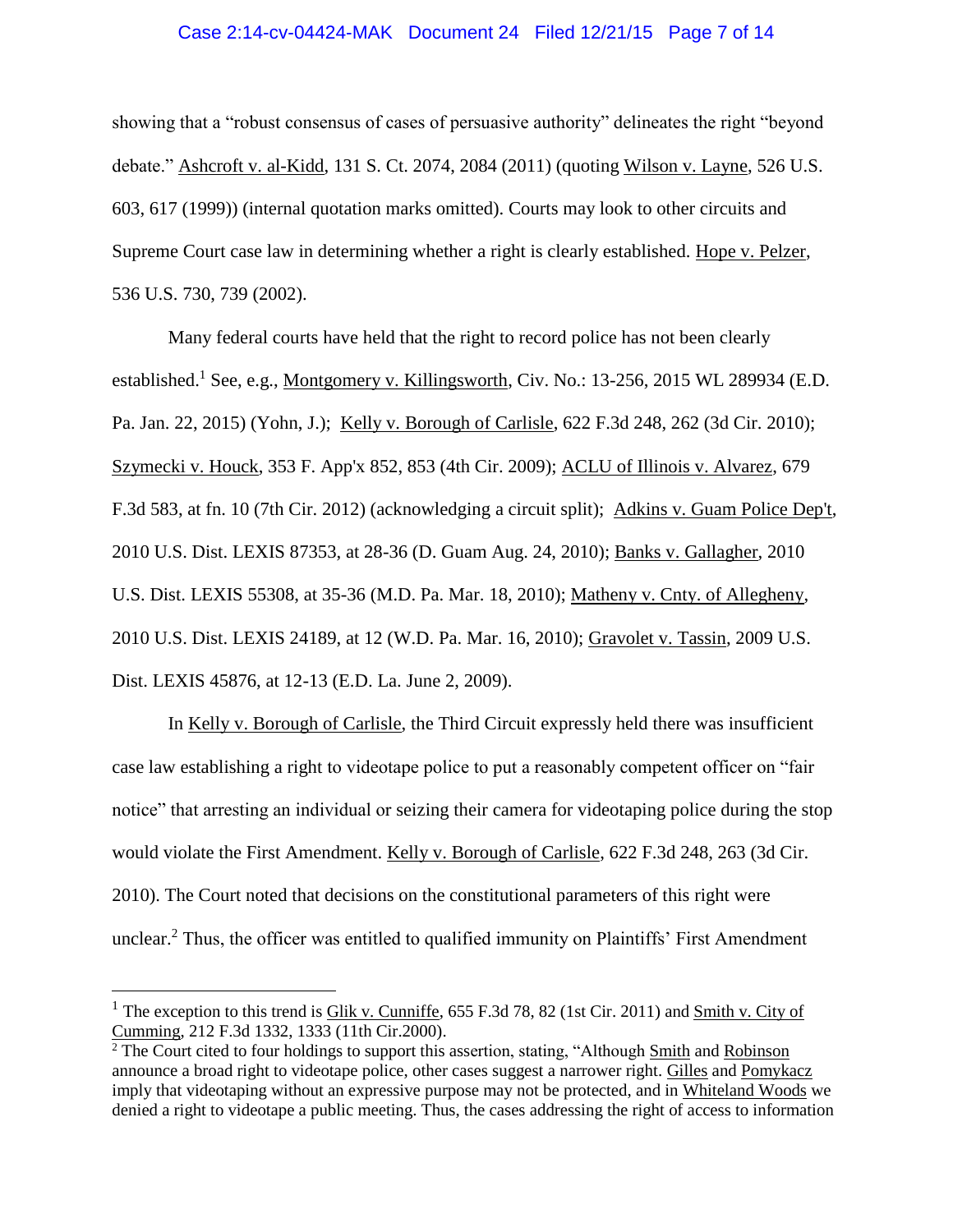### Case 2:14-cv-04424-MAK Document 24 Filed 12/21/15 Page 8 of 14

claim. Id. Based on this holding from the Third Circuit, as well as numerous decisions in other districts and circuits, the right to record police during the course of public police action was not clearly established at the time of the Plaintiffs' arrests. Therefore, Police Officers Sisca, Brown, Barrow, Jones, and Smith are entitled to qualified immunity as a matter of law.

# **B. FIELD'S CLAIMS AGAINST OFFICER SISCA IN COUNTS II AND IV FAIL AS A MATTER OF LAW**

*i. Plaintiff has adduced no evidence that Officer Sisca engaged in an illegal search of his phone*

There is no record evidence to allow a jury to conclude that Officer Sisca illegally searched Plaintiff's phone. To establish a constitution violation, a plaintiff must prove the defendant had personal involvement, specifically evidence of personal direction or of actual knowledge and acquiescence. Rode v. Dellarciprete, 845 F.2d 1195, 1207 (3d Cir. 1988). As an initial matter, Plaintiff has no evidence that his phone was illegally searched. The only record evidence to support this claim is his allegation that when he received his phone back, some apps were open that he claims not to have had open. Ex. 2: Dep. of Fields at 21:7-18; JointAppx0045. Additionally, Plaintiff never saw anyone go through his phone. Id. at 21:19-22; JointAppx0045. Officer Sisca never testified that he operated Plaintiff's phone in any way. Given a complete lack of competent evidence that Officer Sisca illegally searched Plaintiff's phone, his claim in Count II must fail.

*ii. Plaintiff's malicious prosecution claim in Count IV fails as a matter of law*

 $\overline{a}$ 

and the right of free expression do not provide a clear rule regarding First Amendment rights to obtain information by videotaping under the circumstances presented here." Smith v. City of Cumming, 212 F.3d 1332 (11th Cir. 2000), Robinson v. Fetterman, 2005 U.S. Dist. LEXIS 14964 (E.D. Pa. May 25, 2005), Gilles v. Davis, 427 F.3d 197, 212 (3d Cir. 2005), Pomykacz v. Borough of W. Wildwood, 438 F. Supp. 2d 504, 513 (D.N.J. 2006), Whiteland Woods, L.P. v. Township of W. Whiteland, 193 F.3d 177, 183 (3d Cir. 1999).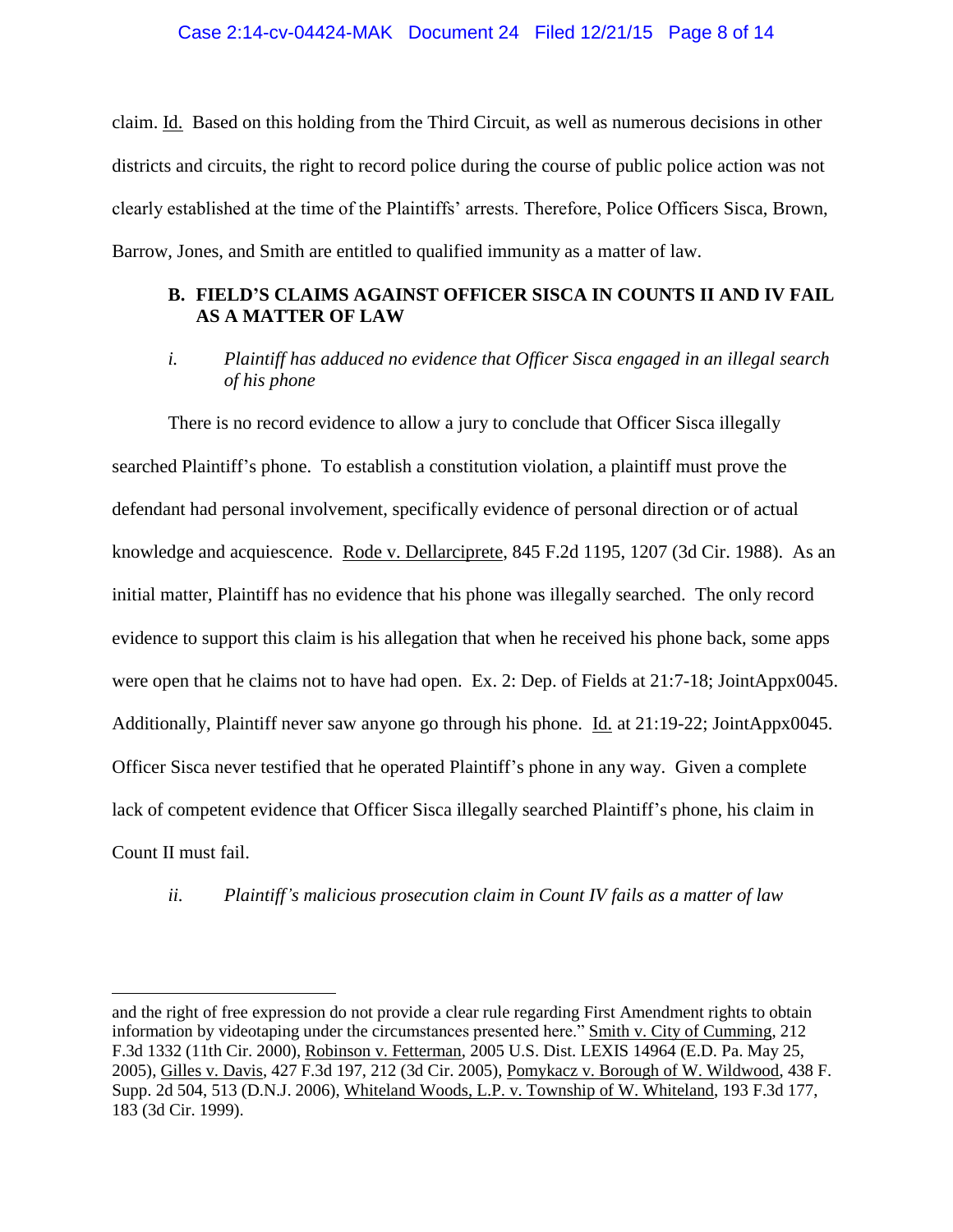#### Case 2:14-cv-04424-MAK Document 24 Filed 12/21/15 Page 9 of 14

Plaintiff did not suffer a Fourth Amendment seizure to support a claim for malicious prosecution. In order to prevail in a §1983 claim of Malicious Prosecution action, a plaintiff must show: (1) the defendants initiated a criminal proceeding; (2) the criminal proceeding ended in the plaintiff's favor; (3) the proceeding was initiated without probable cause; (4) the defendants acted maliciously or for a purpose other than bringing the plaintiff to justice; and (5) the plaintiff suffered a deprivation of liberty consistent with the concept of seizure as a consequence of a legal proceeding. Dibella v. Bourough of Beachwood, 407 F.3d 599 (3rd Cir. 2005), citing Estate of Smith v. Marasco, 318 F.3d 497, 521 (3rd Cir. 2003). The Third Circuit has made the specific determination that attending one's trial is not a government "seizure" in a 4<sup>th</sup> Amendment malicious prosecution action. Dibella at 603. Like the Dibella case, in the instant matter Plaintiff was issued a citation and released at the scene. Ex. 2 at 20:16-21:4, 24:8-12; JointAppx0044, 0048. Plaintiff was not incarcerated, did not have to post bail, did not have to report to pretrial services, suffered no restrictions upon his ability to travel, and therefore did not suffer a deprivation of a liberty interest sufficient to support a malicious prosecution claim. See e.g. Penberth v. Krajnik, 347 Fed.Appx. 827, 829 (3d Cir. 2009); Laufgas v. Patterson, 206 Fed.Appx. 196, 198 (3d Cir. 2006). There was no subsequent deprivation of liberty upon which Plaintiff can base a malicious prosecution claim. Therefore, his claim in Count IV fails as a matter of law.

### **C. PLAINTIFF GERACI'S EXCESSIVE FORCE CLAIM AGAINST OFFICERS BARROW, JONES, AND SMITH FAILS**

Plaintiff has adduced no evidence that Officers Barrow, Jones, or Smith had any physical contact with Plaintiff and therefore her excessive force claim in Count II against them must fail. Under federal law, a claim for excessive force at a minimum requires that some physical force be used by the defendant on the plaintiff. Graham v. Connor, 490 U.S. 386 (1989). Here, there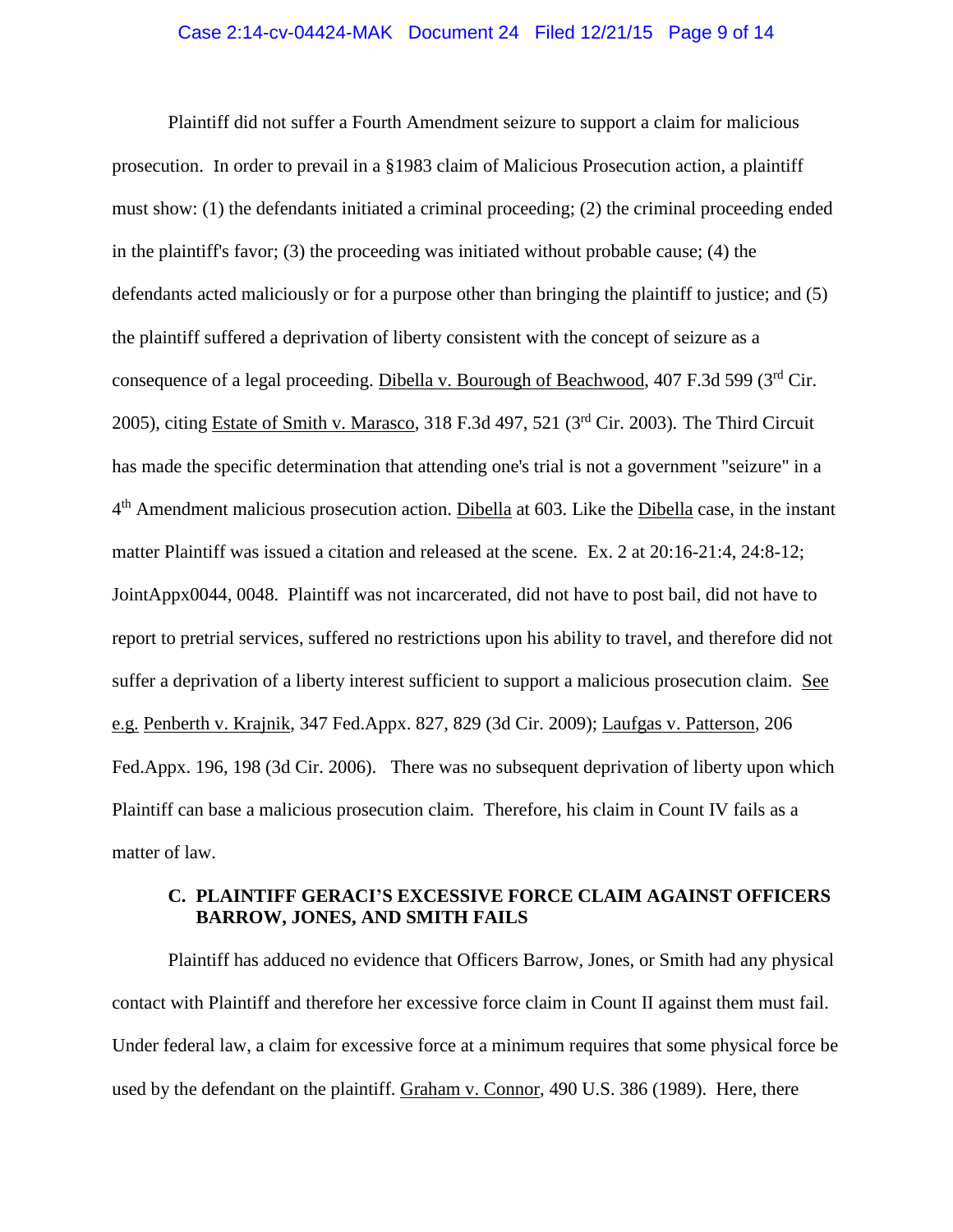#### Case 2:14-cv-04424-MAK Document 24 Filed 12/21/15 Page 10 of 14

exists no record evidence that Officers Barrow, Jones, or Smith attempted to use force on the Plaintiff. In fact, by Plaintiff's own testimony she admits that they did not. Ex. 1 at 52:14-17; JointAppx0014. Therefore, her claim must fail.

#### **D. PLAINTIFFS' MONELL CLAIMS FAIL AS A MATTER OF LAW**

To defeat a motion for summary judgment, Plaintiff must demonstrate evidence that establishes all the elements of municipal liability. Bergdoll v. City of York, 515 Fed.Appx. 165, 172 (3d Cir. 2013); Maloney v. City of Reading, 201 Fed.Appx. 813, 855 (3d Cir. 2006). To prevail against the City, Plaintiff must first prove that his constitutionally-protected rights have been violated. Plaintiff bears an additional burden before he can prevail on a §1983 claim against the City of Philadelphia. Plaintiff must also prove that the alleged violation resulted from a municipal "custom" or "policy" of deliberate indifference to rights of citizens. Monell v. New York City Dept. of Soc. Servs., 436 U.S. 658, 694-95 (1978); Andrews v. City of Philadelphia, 895 F.2d 1469, 1480 (3d Cir. 1990).

It is well-settled that a municipality potentially is liable under §1983 only if plaintiff can prove that city employees were executing an officially adopted policy declared by City officials; or that the employees were acting pursuant to an officially adopted custom of the municipality. Monell, 436 U.S. 658. Plaintiff must prove that the execution of a governmental policy, whether made by its lawmakers or by those whose edicts or acts may fairly be said to represent official policy, inflicted the injury. Id. at 694. A municipal "custom" within the meaning of Section 1983 are practices engaged in by state officials that are *so permanent and well-settled as to constitute a `custom or usage' with the force and effect of law*. Id. at 691 (emphasis added). Plaintiff has failed to adduce sufficient evidence to maintain a Monell claim against the City.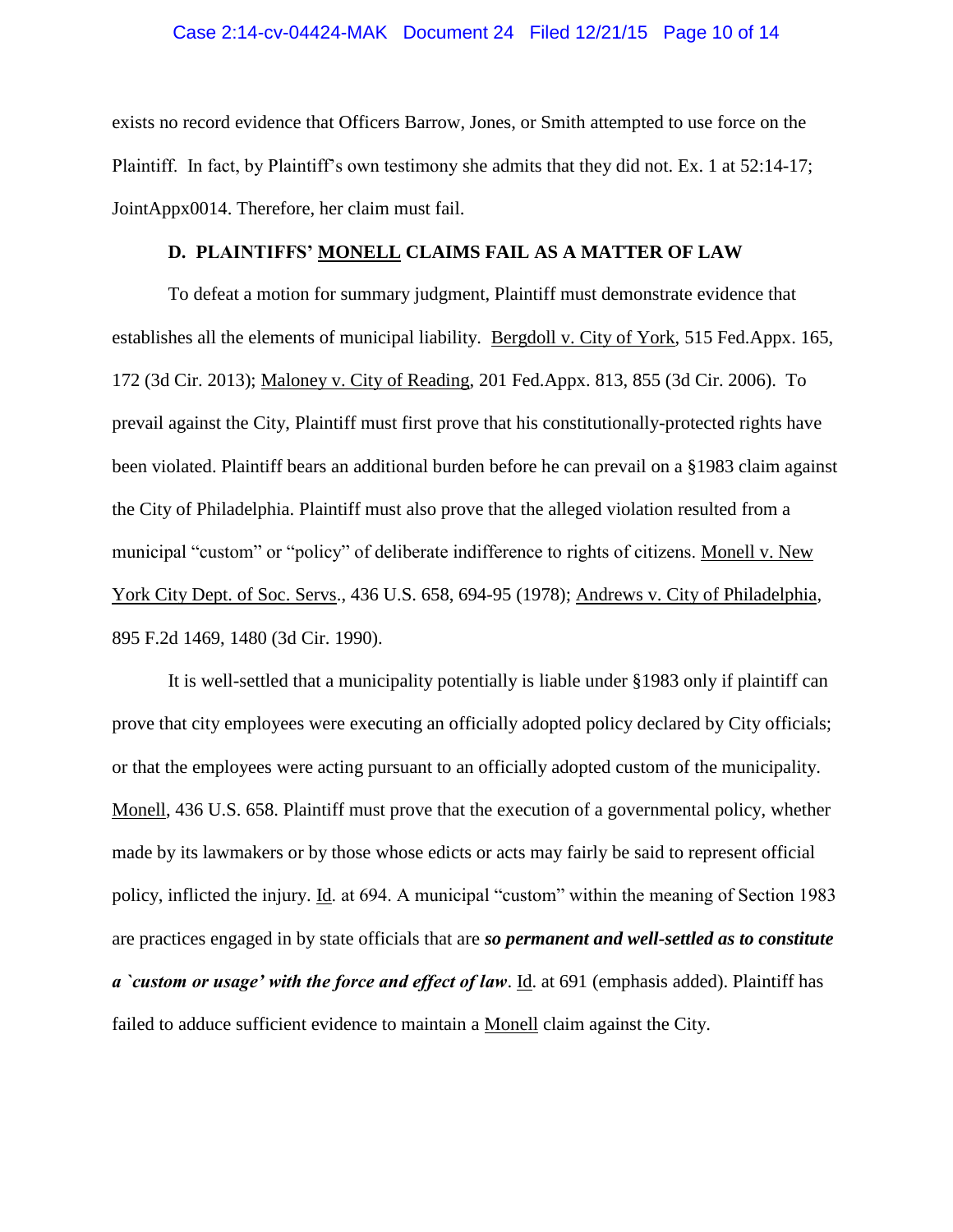#### Case 2:14-cv-04424-MAK Document 24 Filed 12/21/15 Page 11 of 14

Assuming *arguendo* Plaintiff can produce such evidence, Plaintiff bears the additional burden of proving that a municipal policy was the "moving force" behind his injuries. Bryan County v. Brown, 520 U.S. 397, 407-08 (1997). Plaintiff must prove that it is more likely than not that the alleged unconstitutional policy, custom, or practice caused his injuries. Simmons v. City of Philadelphia, 947 F.2d 1042 (3d Cir. 1991), cert. denied, 112 S.Ct. 1671 (1992); Jett v. Dallas Independent School District, 491 U.S. 701 (1989).

It is likely that Plaintiffs will attempt to base their municipal liability claim on a failure to train theory. Plaintiffs' claims fail because they cannot demonstrate any evidence that a municipal policymaker was deliberately indifferent to the constitutional rights of citizens and that such indifference caused the alleged constitutional violations. In City of Canton v. Harris, the Supreme Court discussed a municipality's potential liability under §1983 for an alleged failure to properly train its employees. 489 U.S. 378 (1989). The Canton Court explained that there are "limited circumstances" in which an allegation of a municipality's failure to train can be the basis of a §1983 claim against the municipality. Id. at 387. The Court held that "the inadequacy of police training may serve as the basis for §1983 liability only where the failure to train amounts to deliberate indifference to the rights of persons with whom the police come in contact." Id. at 388. The Court explained that a municipality may be liable under §1983 for the failure to train "only where a failure to train reflects a 'deliberate' or 'conscious' choice by a municipality – a policy as defined by our prior cases[.]" Id. at 389.

The Canton Court further explained that it is not enough to show that the municipality is responsible for the training program in question. Id. It is not enough to establish that a particular officer has been unsatisfactorily trained, for the officer's shortcomings may be the result of factors other than a faulty training program. Id. at 390. It is not enough to allege that an incident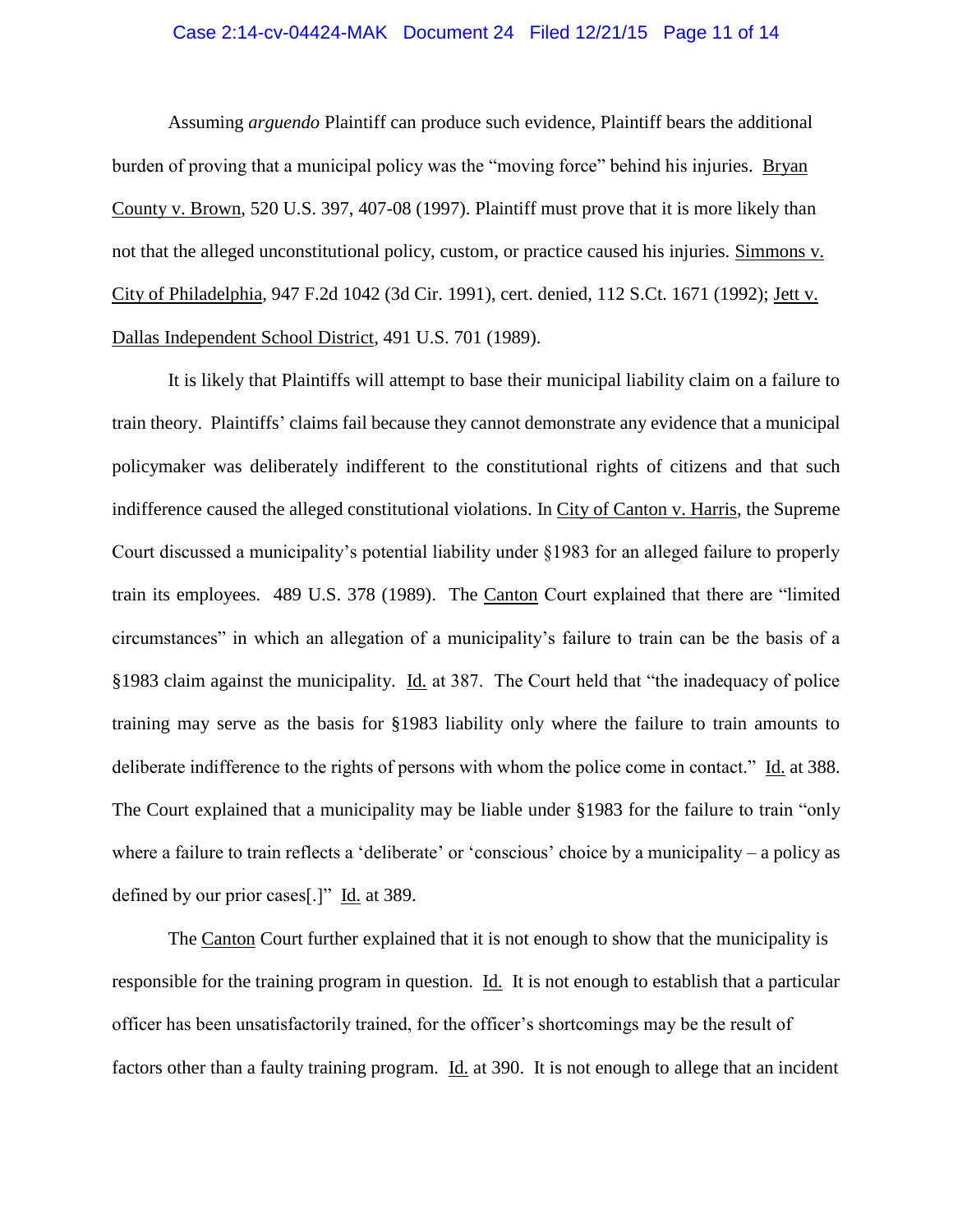#### Case 2:14-cv-04424-MAK Document 24 Filed 12/21/15 Page 12 of 14

would not have happened if an officer had "better or more training, sufficient to equip him to avoid the particular injury-causing conduct. Such a claim could be made about almost any encounter resulting in injury, yet not condemn the adequacy of the program to enable officers to respond properly to the usual and recurring situations with which they must deal." Id. at 392.

As the Canton Court recognized, "in virtually every instance where a person has had his or her constitutional rights violated by a city employee, a §1983 plaintiff will be able to point to something the city 'could have done' to prevent the unfortunate incident." Id. The Canton Court thus concluded that a municipality's alleged failure to train will give rise to liability only where the failure to train "reflects deliberate indifference to the constitutional rights of its inhabitants." <u>Id.</u> at 392.<sup>3</sup>

The Third Circuit has held that a Plaintiff pressing a §1983 claim must identify a failure to provide specific training that has a causal nexus with his injuries and must demonstrate that the absence of specific training can reasonably be said to reflect a deliberate indifference to whether the alleged constitutional deprivations occurred. Pahler v. City of Wilkes-Barre, 31 Fed. Appx. 69 (3d Cir. 2002). Plaintiffs in this matter must demonstrate facts which would demonstrate that a lack of specific training caused the incident in question and was the result of the *conscious choice* of City policymakers. Plaintiffs have failed to do so here and therefore, their Monell claims must be dismissed.

In fact, in the instant matter, the record evidence demonstrates a continued effort by municipal policy makers to develop training and reinforce training related to the First

 $\overline{a}$ 

<sup>3</sup> Justice Ginsberg, in her concurrence, points out, "Where a § 1983 plaintiff can establish that the facts available to city policymakers put them on actual or constructive notice that the particular omission is substantially certain to result in the violation of the constitutional rights of their citizens, the dictates of Monell are satisfied. Only then can it be said that the municipality has made "'a deliberate choice to follow a course of action ... from among various alternatives.' " Id. at 396 (quoting Id. at 389 (White, J.) (quoting Pembaur v. Cincinnati, 475 U.S. 469, 483–484  $(1986)$ ).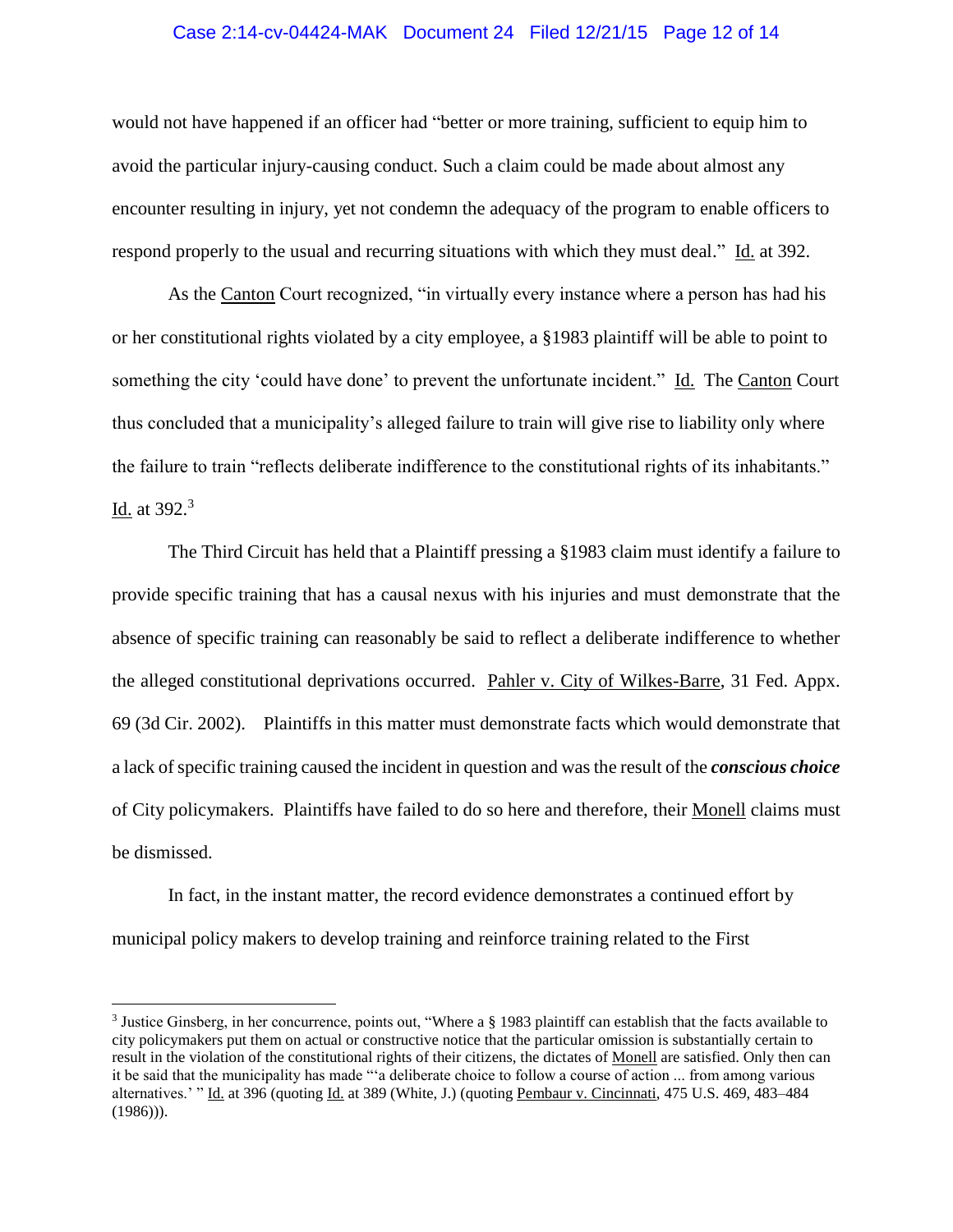# Case 2:14-cv-04424-MAK Document 24 Filed 12/21/15 Page 13 of 14

Amendment Rights of individuals. See Statement of Undisputed Facts #1- 27. The record in this matter makes it clear that municipal policymakers were actively attempting to train Philadelphia Police Department officers on the rights of individuals to record police. Nothing in the record demonstrates deliberate indifference on the part of policymakers, and therefore Plaintiffs' Monell claims must fail.

### **V. Conclusion**

Wherefore, for the reasons included herein, Moving Defendants respectfully request this Honorable Court grant their Motions for Summary Judgment and enter the order attached hereto.

Respectfully submitted,

DATE: DECEMBER 21, 2015 DEPUTY CITY SOLICITOR

/s/ John J. Coyle **JOHN J. COYLE**